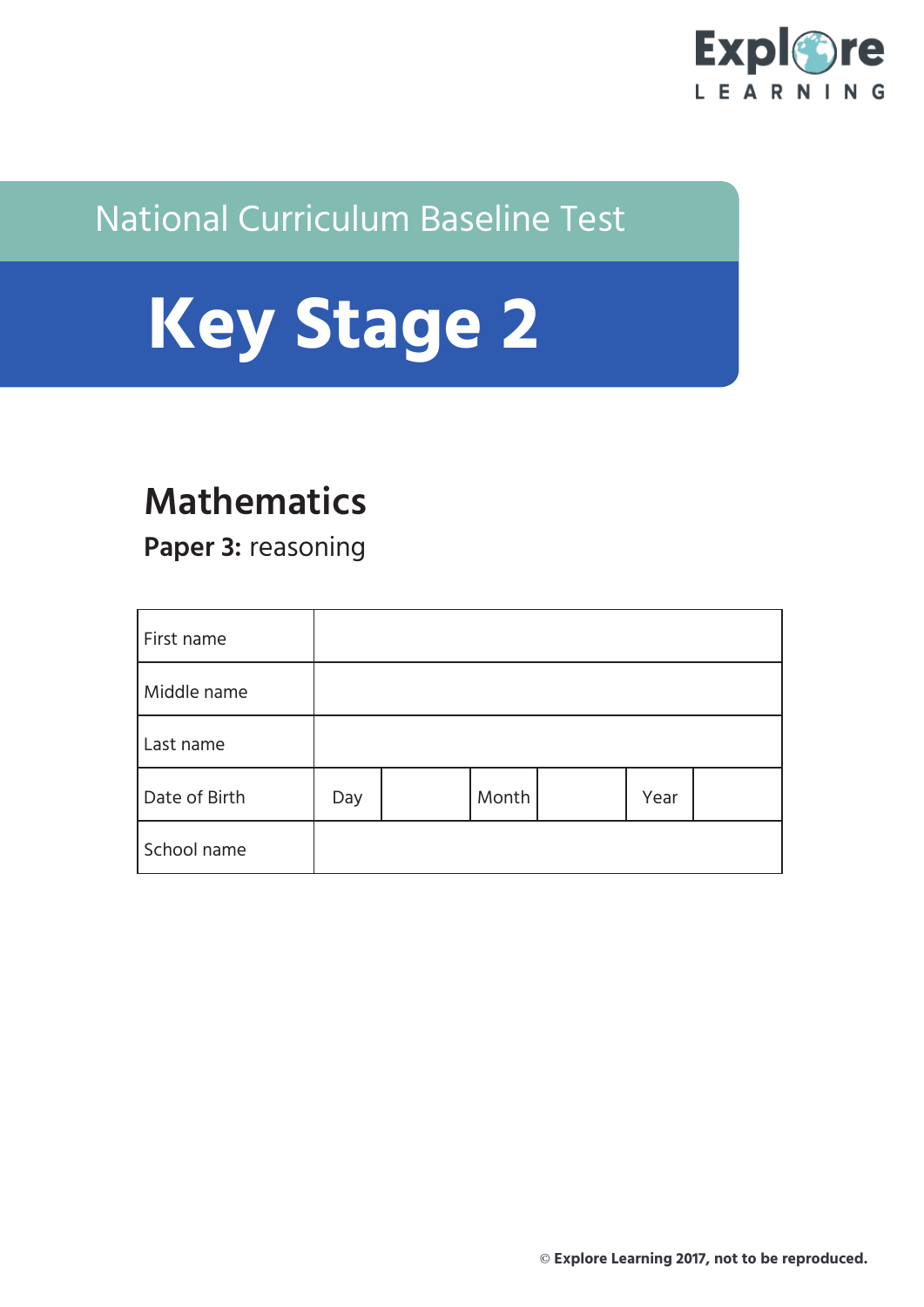### **[BLANK PAGE]**

Please do not write on this page.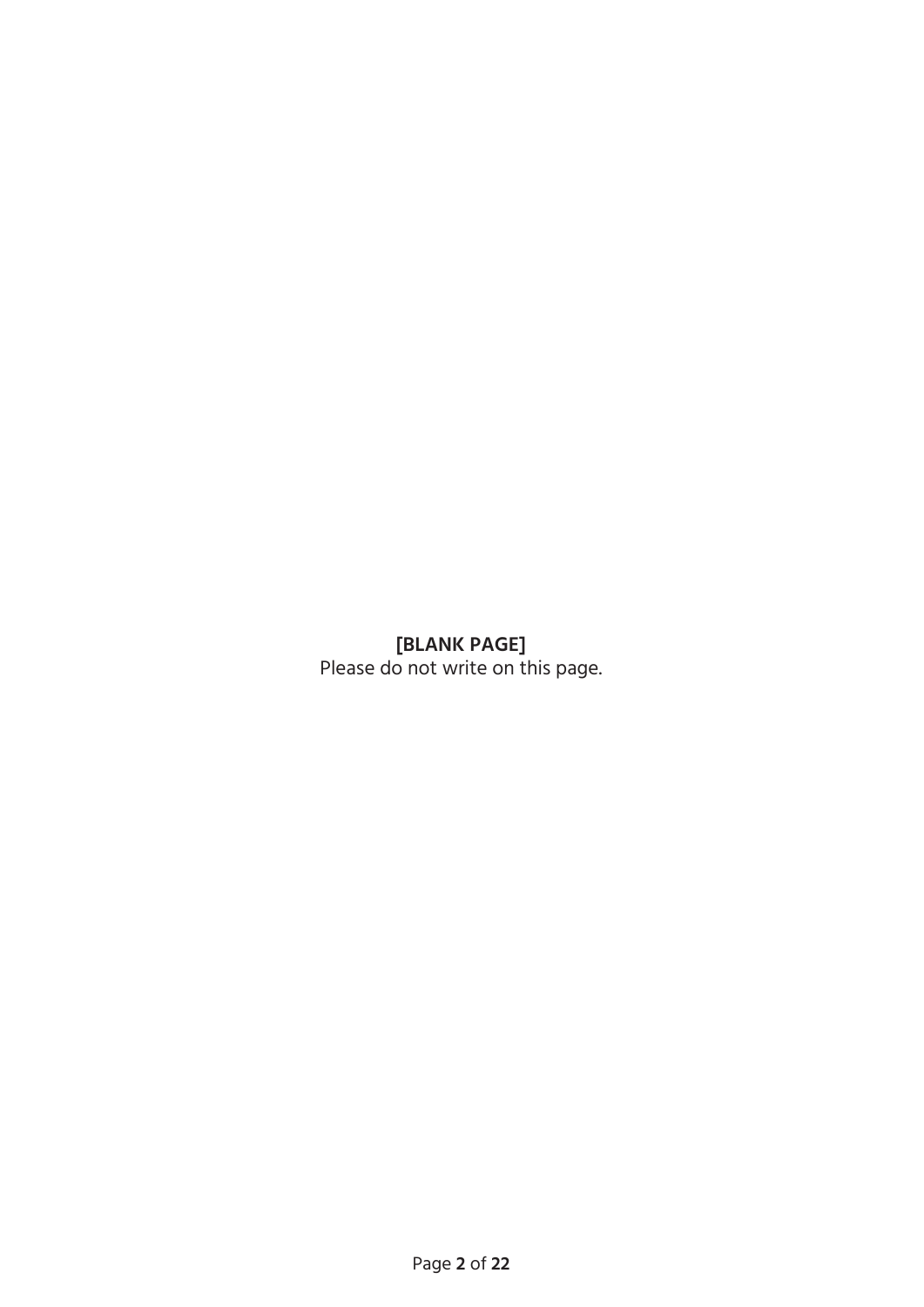# **Instructions**

You **must not** use a calculator to answer any questions in this test.

## **Questions and answers**

You have 40 minutes to complete this test.

Follow the instructions for each question.

Work as quickly and as carefully as you can.

If you need to do working out, you can use the space around the question.

# Show your method

#### **Some questions have a method box like this:**

For these questions, you may get a mark for showing your method.

If you cannot do a question, **go on to the next one.**

You can come back to it later, if you have time.

If you finish before the end, **go back and check your work.**

## **Marks**

The number under each line at the side of the page tells you the maximum number of marks for each question.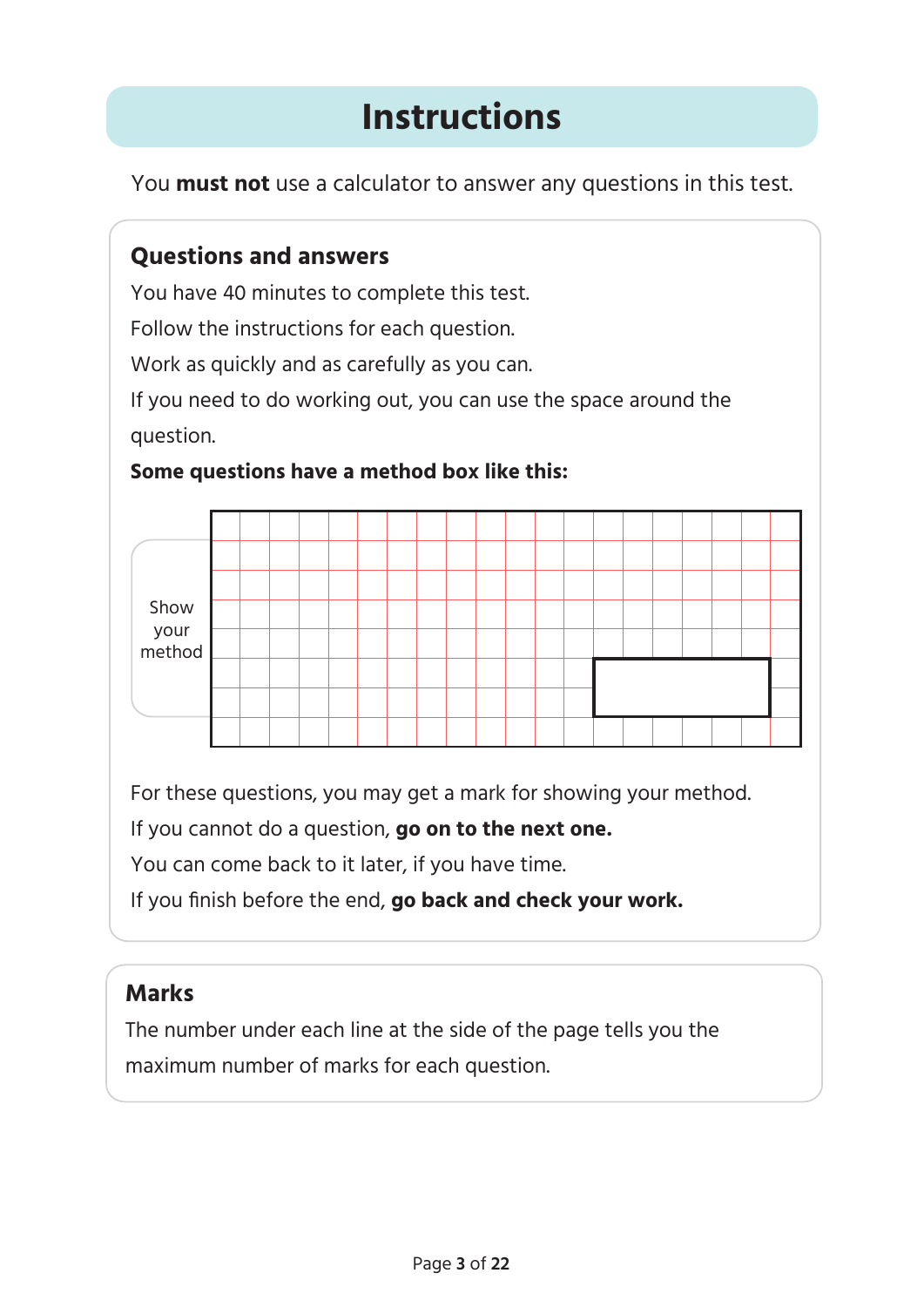

**1** A group of friends earn £95 by selling cakes at a summer fair.

They share the money **equally**.

They get £19 each.

How many friends are in the group?

1 mark



1 mark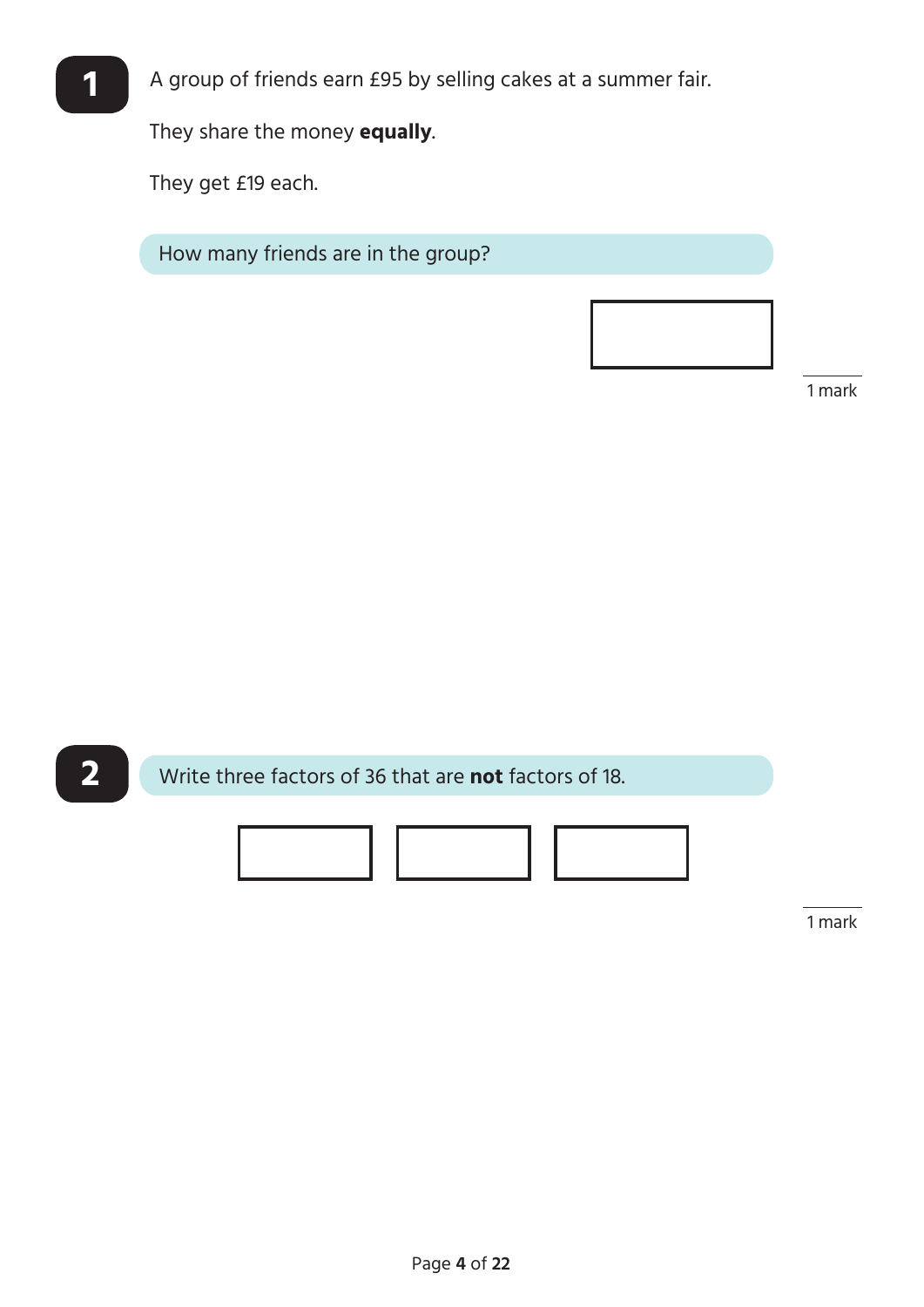|                  | <b>London</b> | <b>Birmingham</b> | <b>Glasgow</b> |
|------------------|---------------|-------------------|----------------|
| Mon-Fri          | 8:13          | 11:47             | 14:23          |
| <b>Saturdays</b> | 9:00          |                   | 15:10          |

What time does the train arrive in Birmingham on Saturdays?



1 mark

A signalling problem on a Tuesday causes the bus to arrive in Glasgow three-quarters of an hour late. What is its new arrival time using 24-hour clock?



1 mark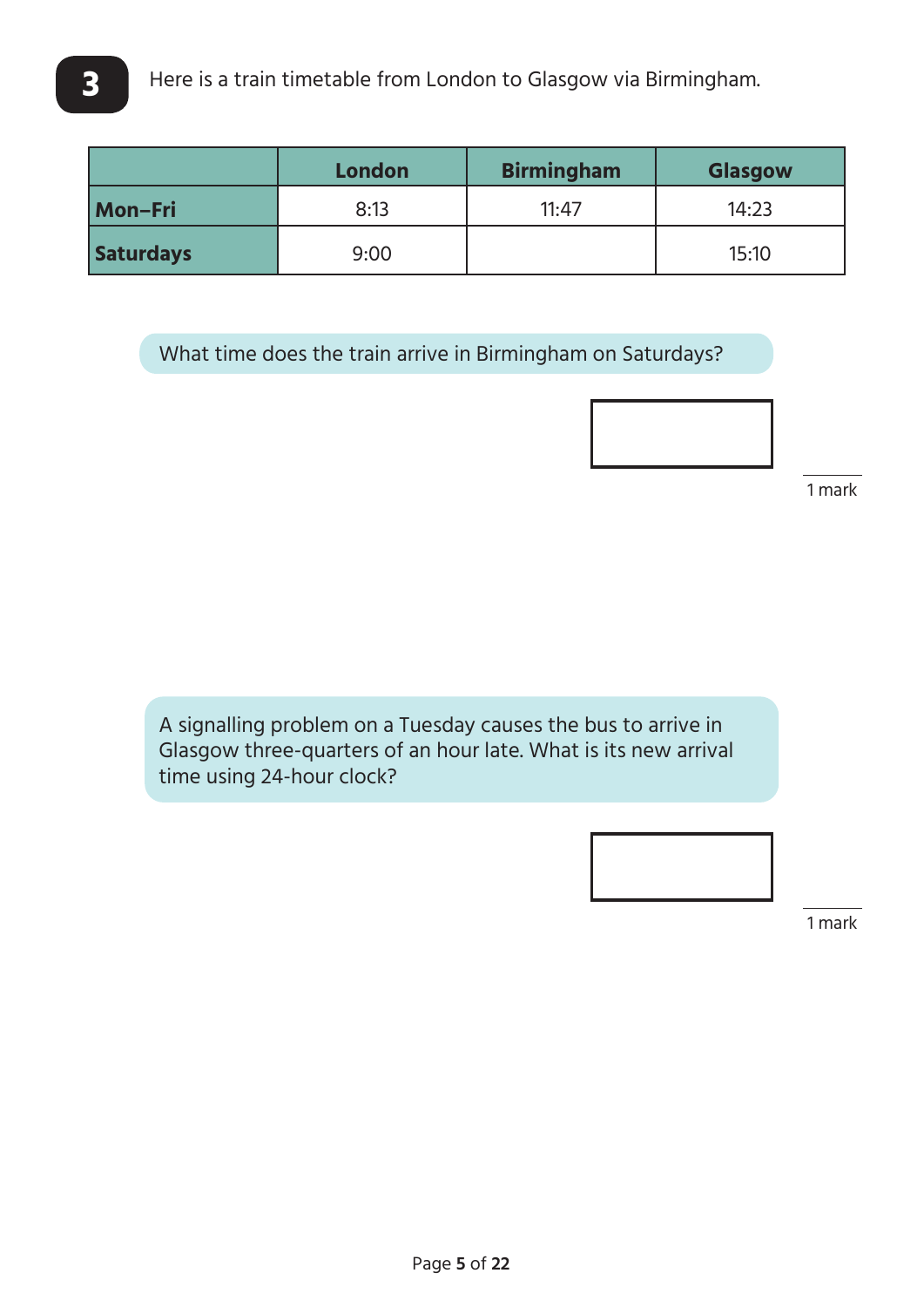

Tick the two digital clocks that show this time.



 $\overline{a}$ 

1 mark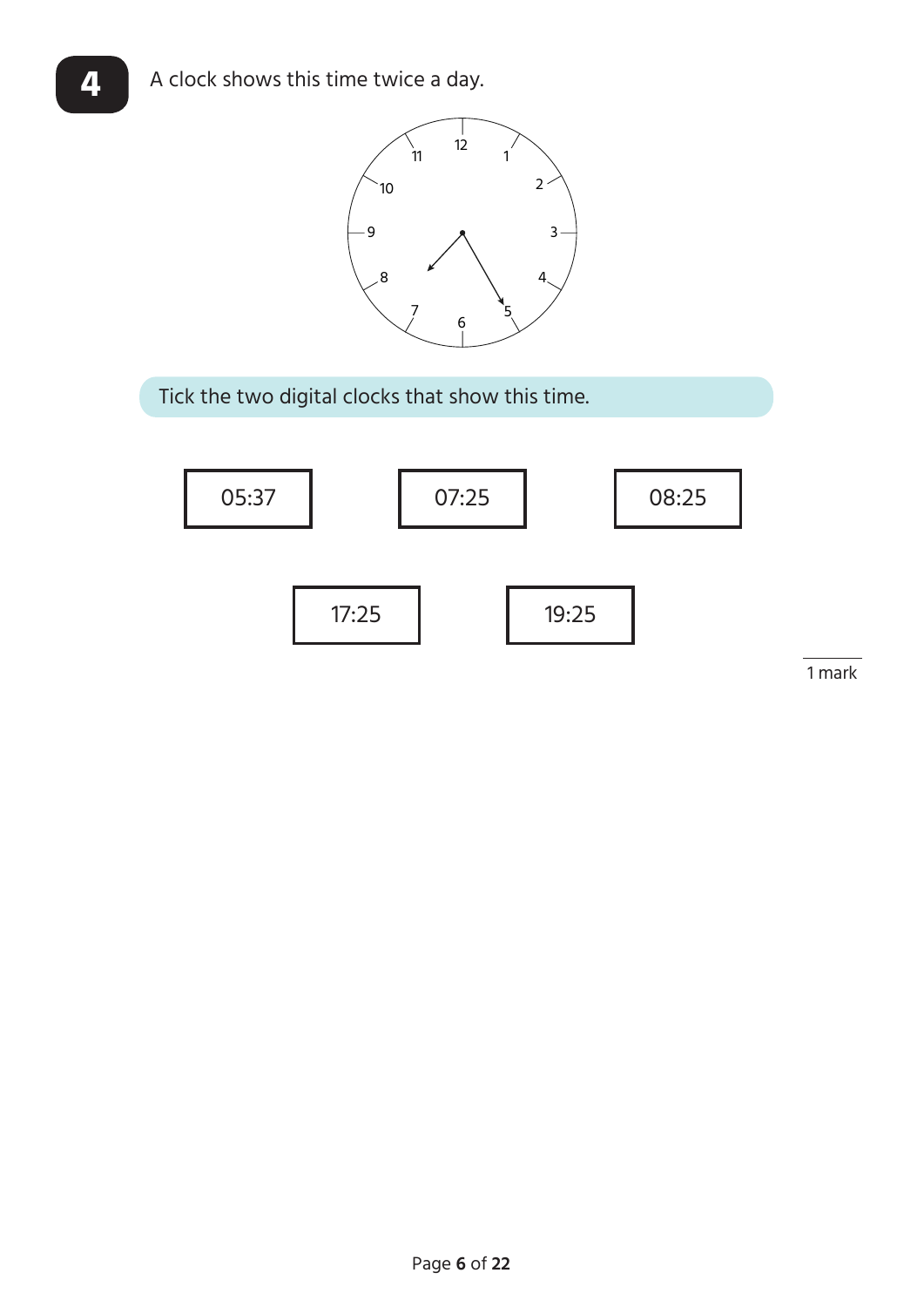## **5** A triangle is translated from position A to position B.

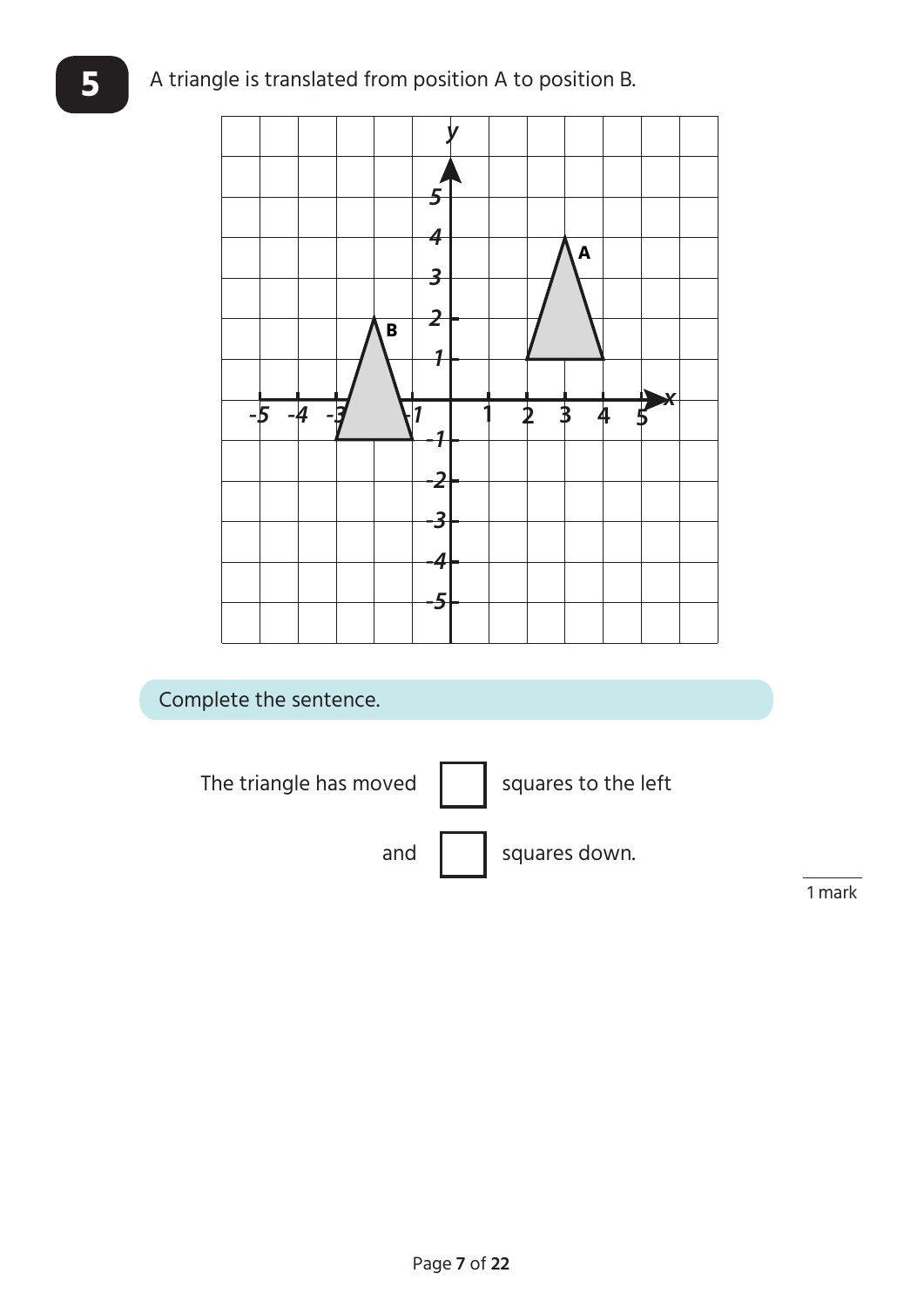

Work out the value of each shape.

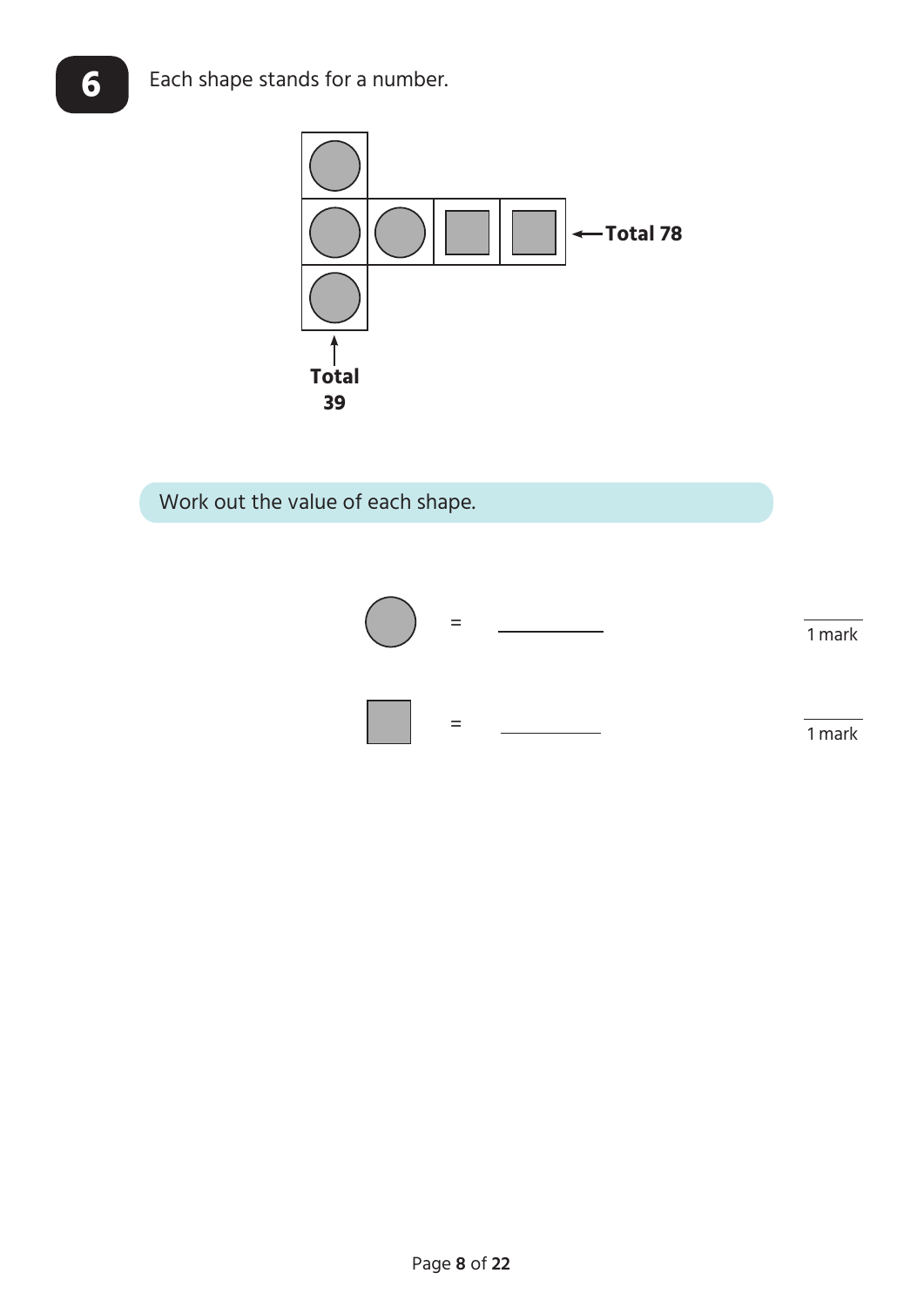

**8** A dressmaker cuts **14** metres of fabric into **three** pieces.

The length of the first piece is 4.39 metres.

The length of the second piece is 6.98 metres.

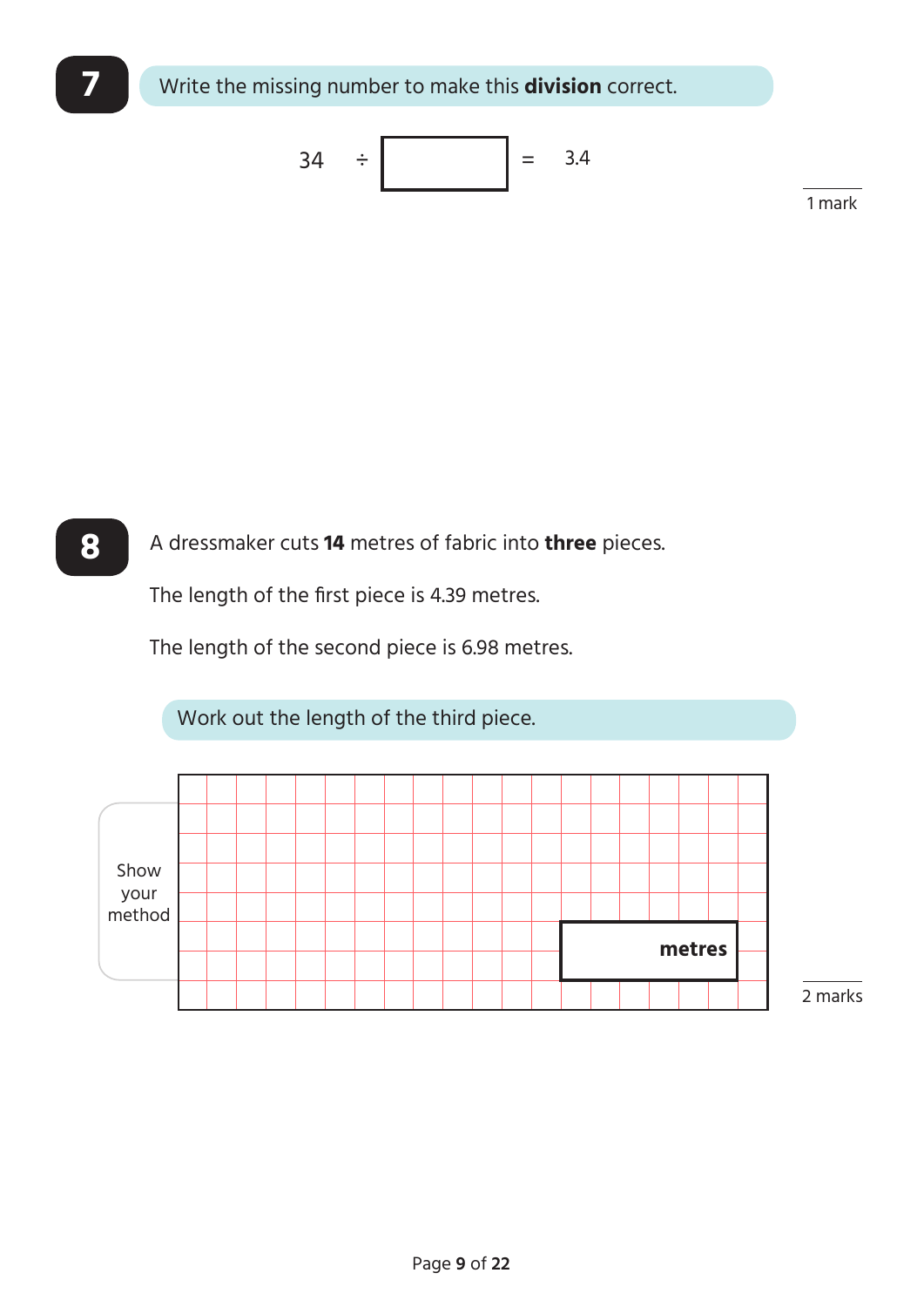

How many degrees warmer was it at 6pm than at 6am?



 $\overline{a}$ 1 mark

At 8pm the temperature was 4 degrees lower than at 4pm.



1 mark

 $\overline{a}$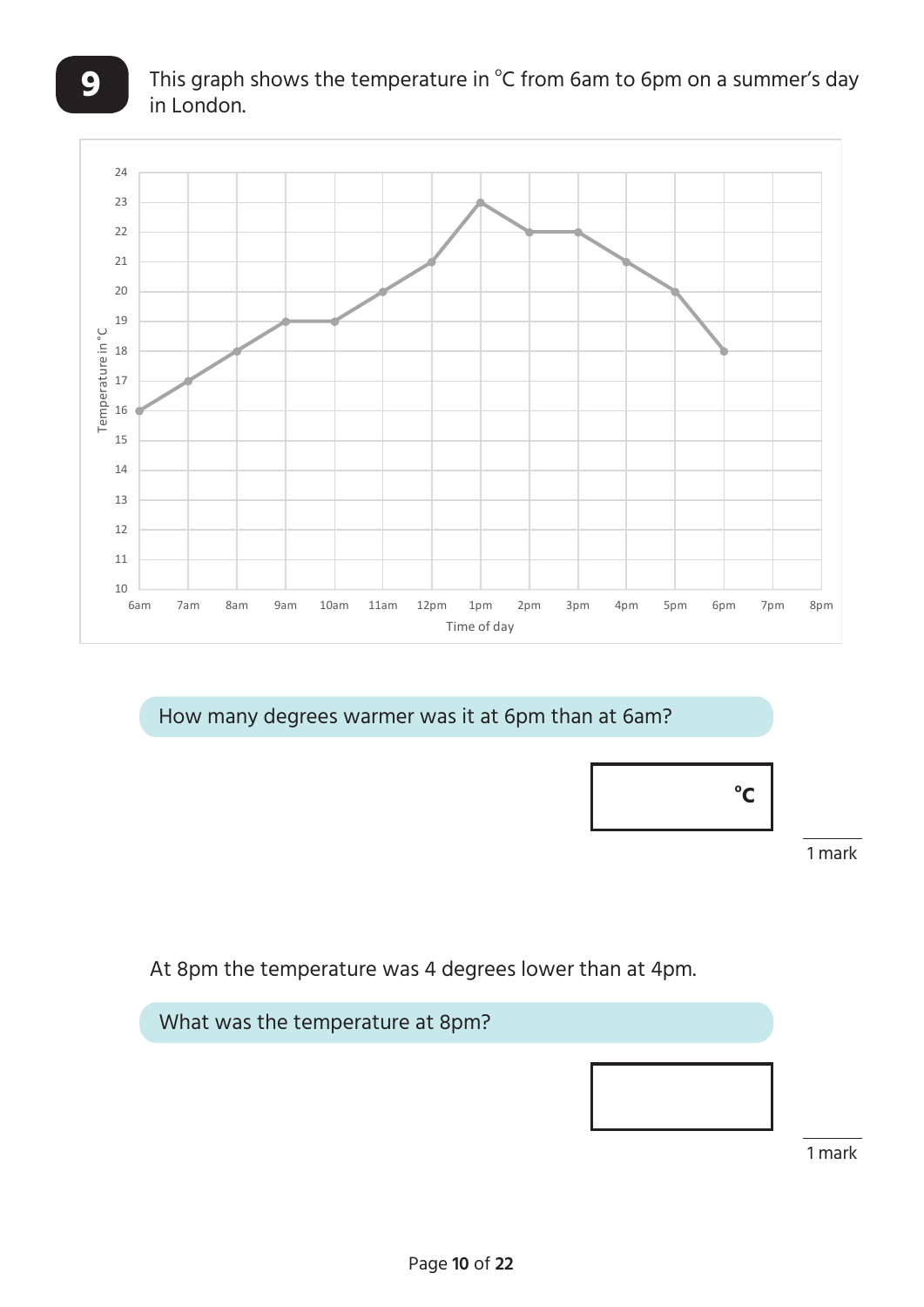# **10** In each box, circle the number that is **greater**.

$$
1\frac{1}{3}
$$
 1.3

| $1\frac{1}{5}$ | 1.5 |  |
|----------------|-----|--|
|                |     |  |

| $1\frac{8}{100}$ | 1.8 |  |
|------------------|-----|--|
|                  |     |  |

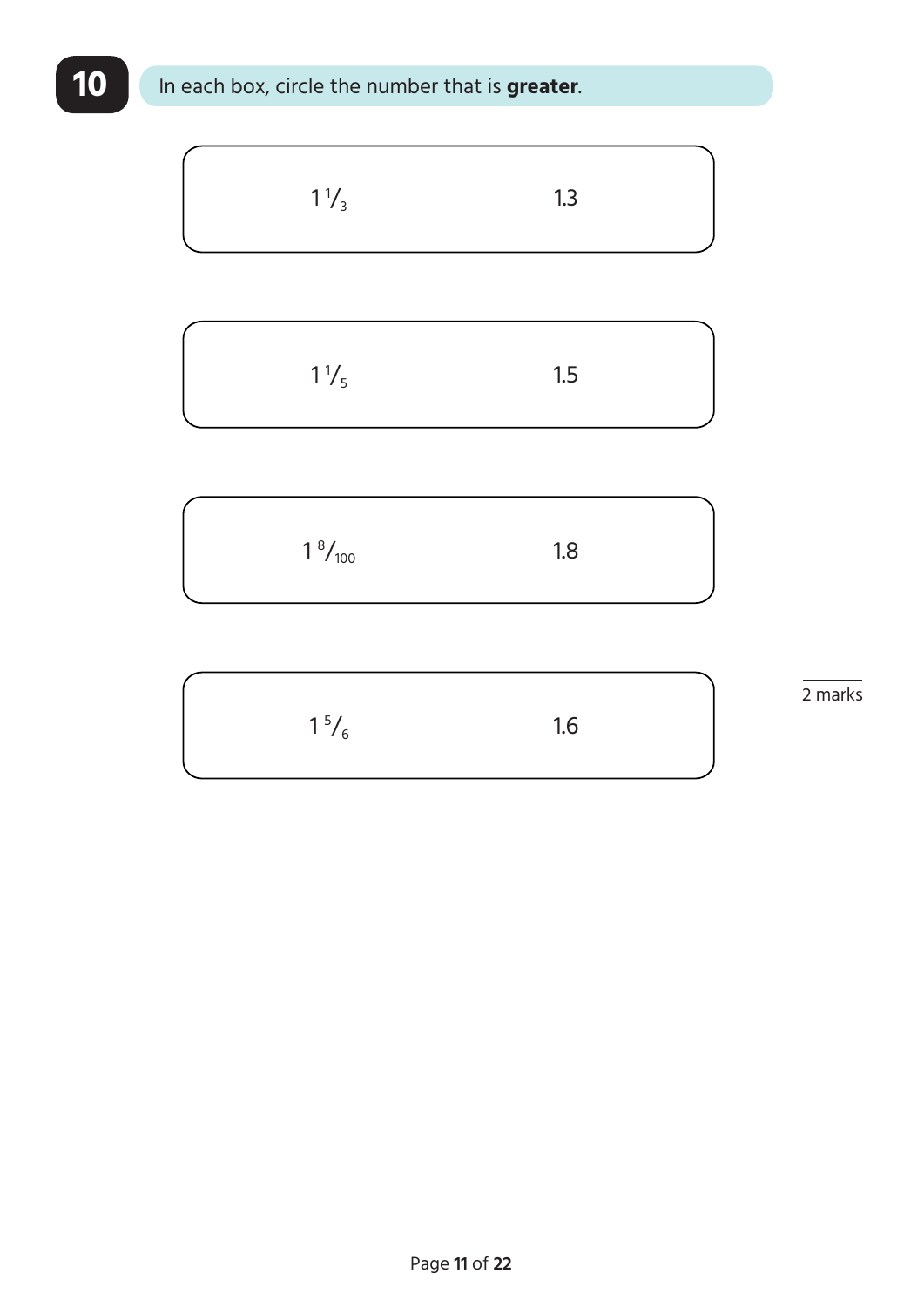## A chef uses **half a kilogram**.



How much flour is left?

1 mark

 $\overline{a}$ 



**12** A garden pond has a diameter of 1.9m.

What is the **radius** of the garden pond?



 $\overline{a}$ 1 mark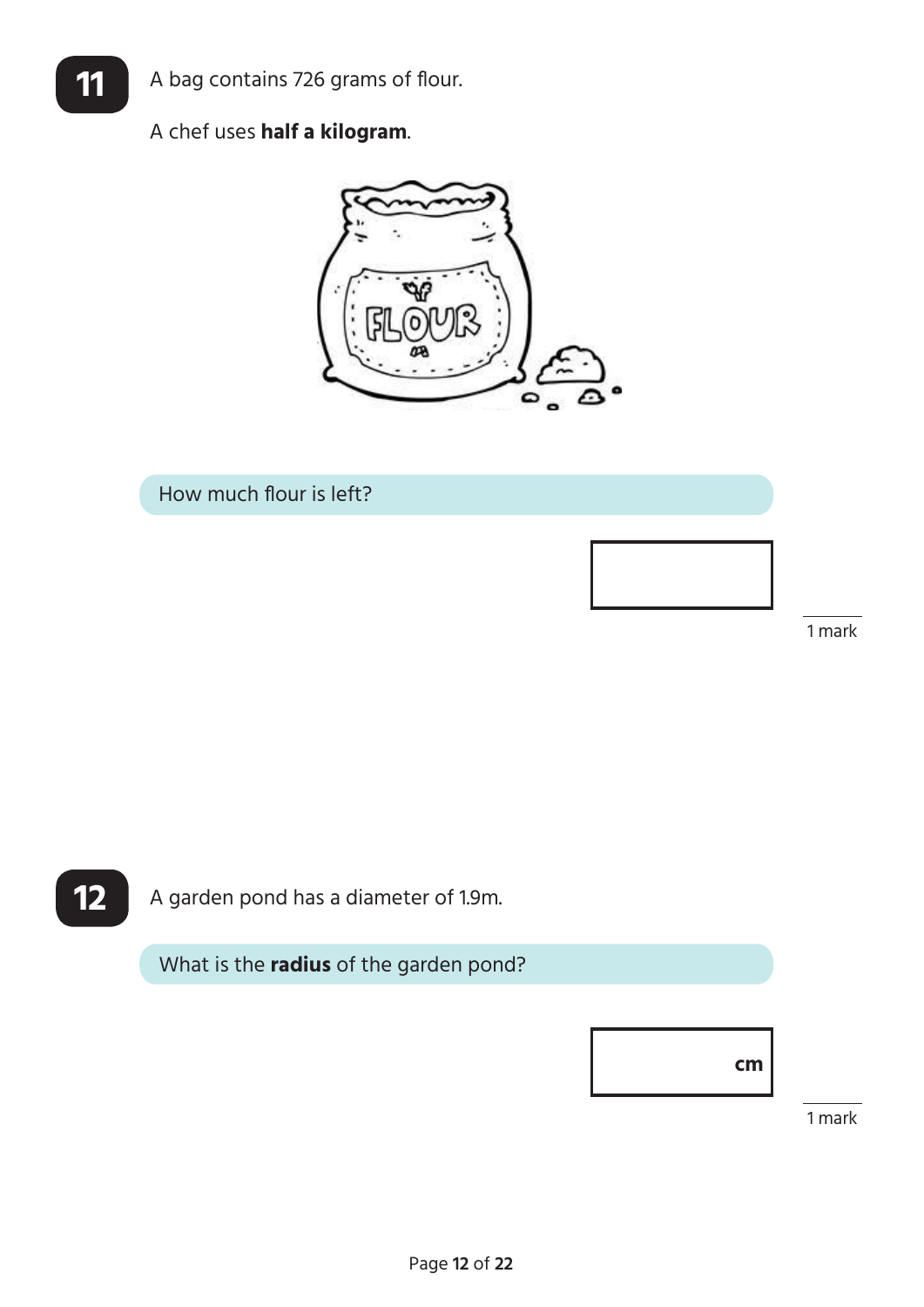



Harry buys **3** bags of blue pencils.

Polly buys **6** bags of red pencils.

Polly says,

## **'I have three times as many pencils as Harry.'**

Explain why Polly is correct.

 $\overline{a}$ 1 mark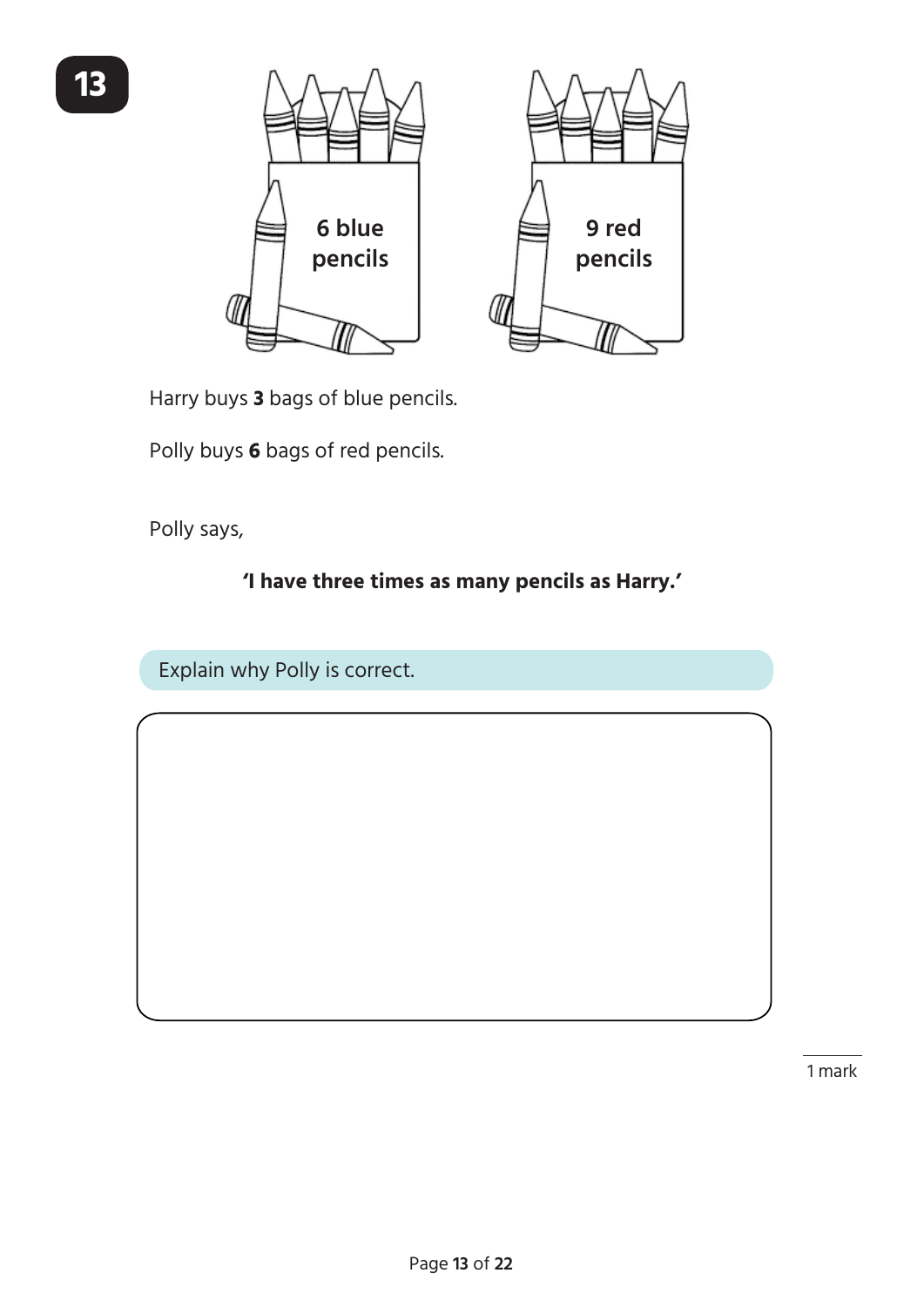

Write the letters of the angles that are **reflex**.

1 mark

 $\overline{a}$ 

Write the letters of the angles that are **right-angled**.

 $\overline{a}$ 1 mark

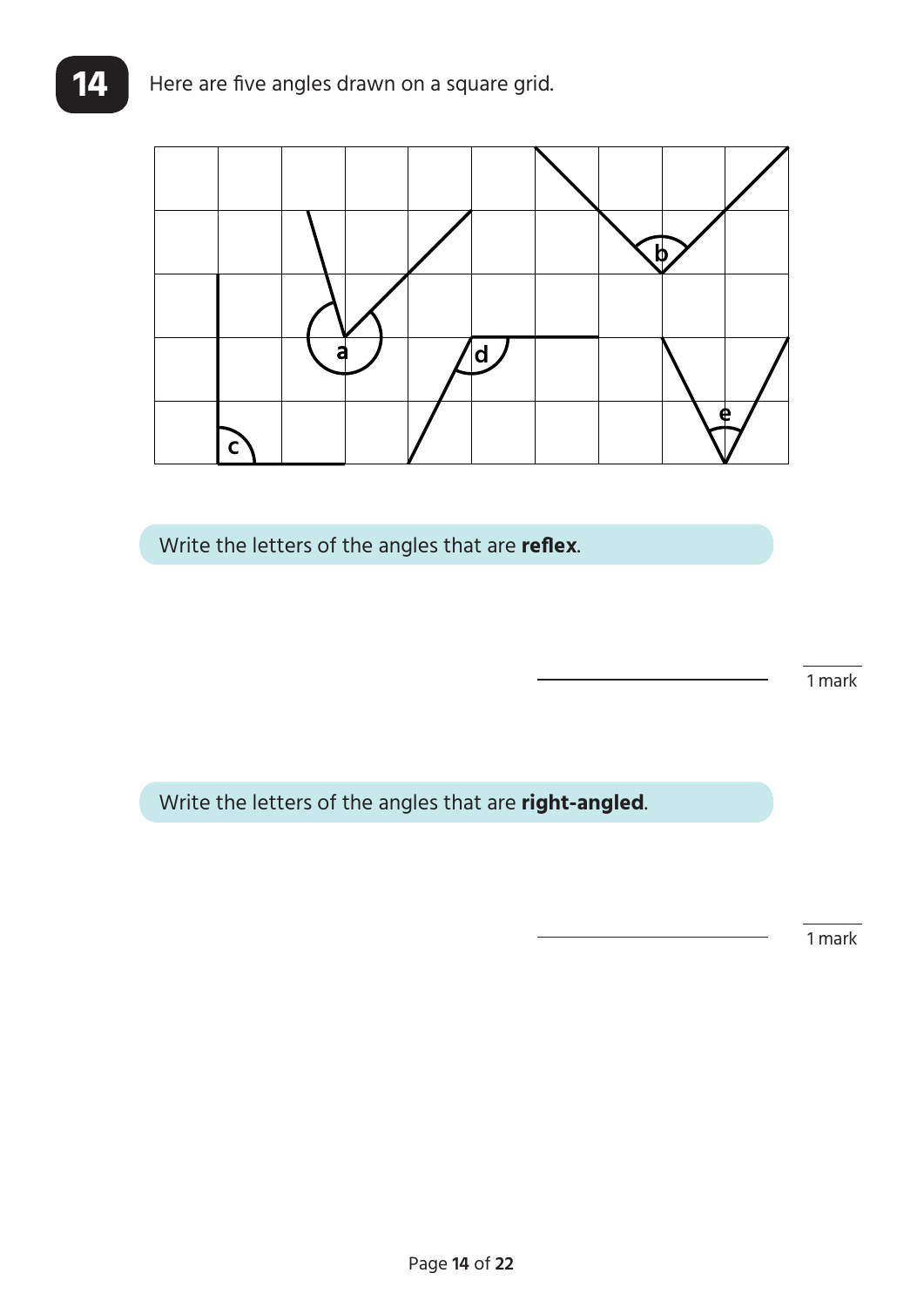

**15** 6 apples cost the same as 4 pineapples.

One pineapple costs 90p.



## How much does one apple cost?

| Show<br>your<br>method |  |  |  |  |  |  |   |  |  |  |
|------------------------|--|--|--|--|--|--|---|--|--|--|
|                        |  |  |  |  |  |  |   |  |  |  |
|                        |  |  |  |  |  |  | £ |  |  |  |
|                        |  |  |  |  |  |  |   |  |  |  |
|                        |  |  |  |  |  |  |   |  |  |  |

 $\overline{a}$ 2 marks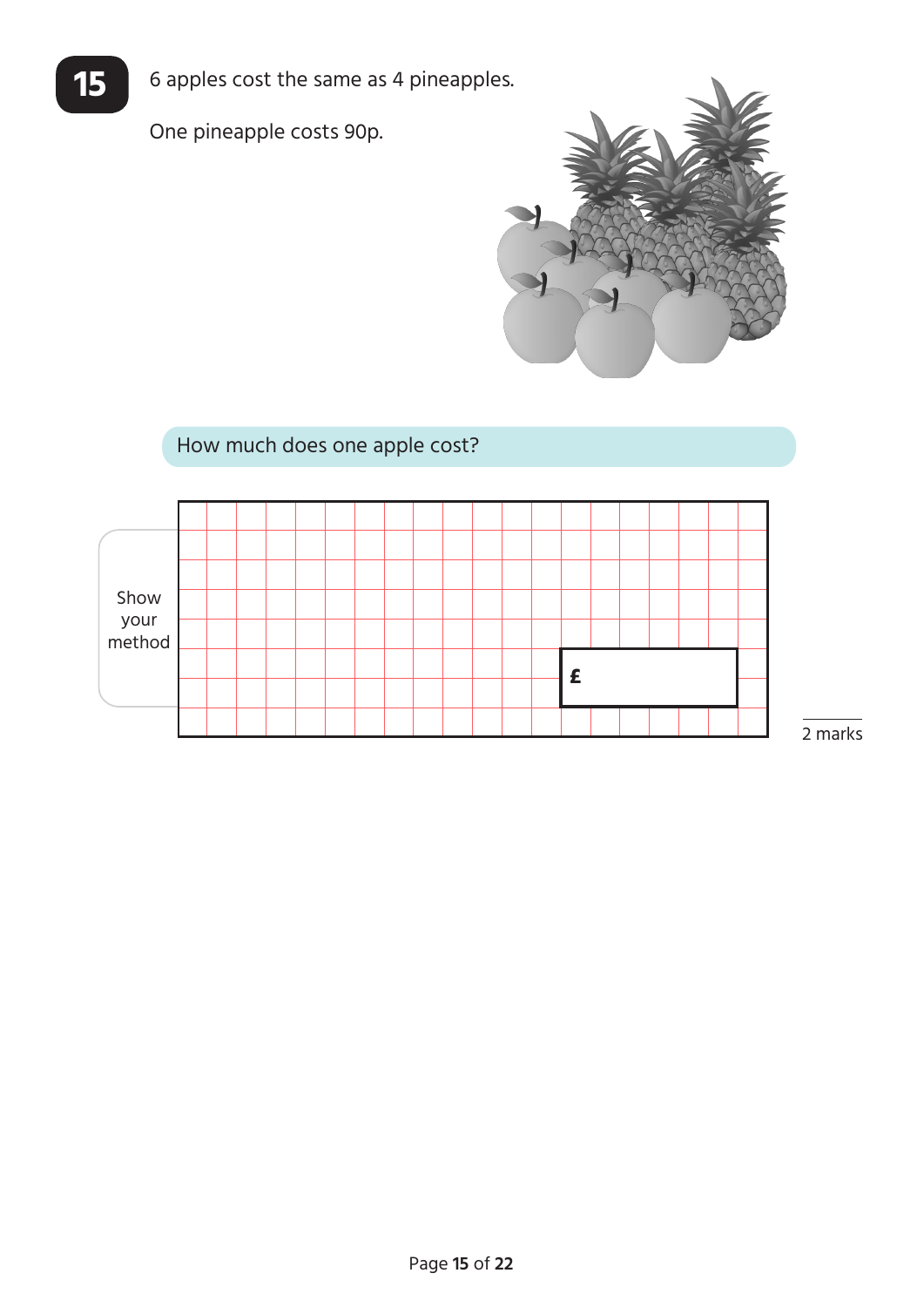

**17** Shiv thinks of a **whole** number. He multiplies it by 3. He rounds his answer to the nearest 10. The result is 60.

Write all the possible numbers that Shiv could have started with.

2 marks

 $\overline{a}$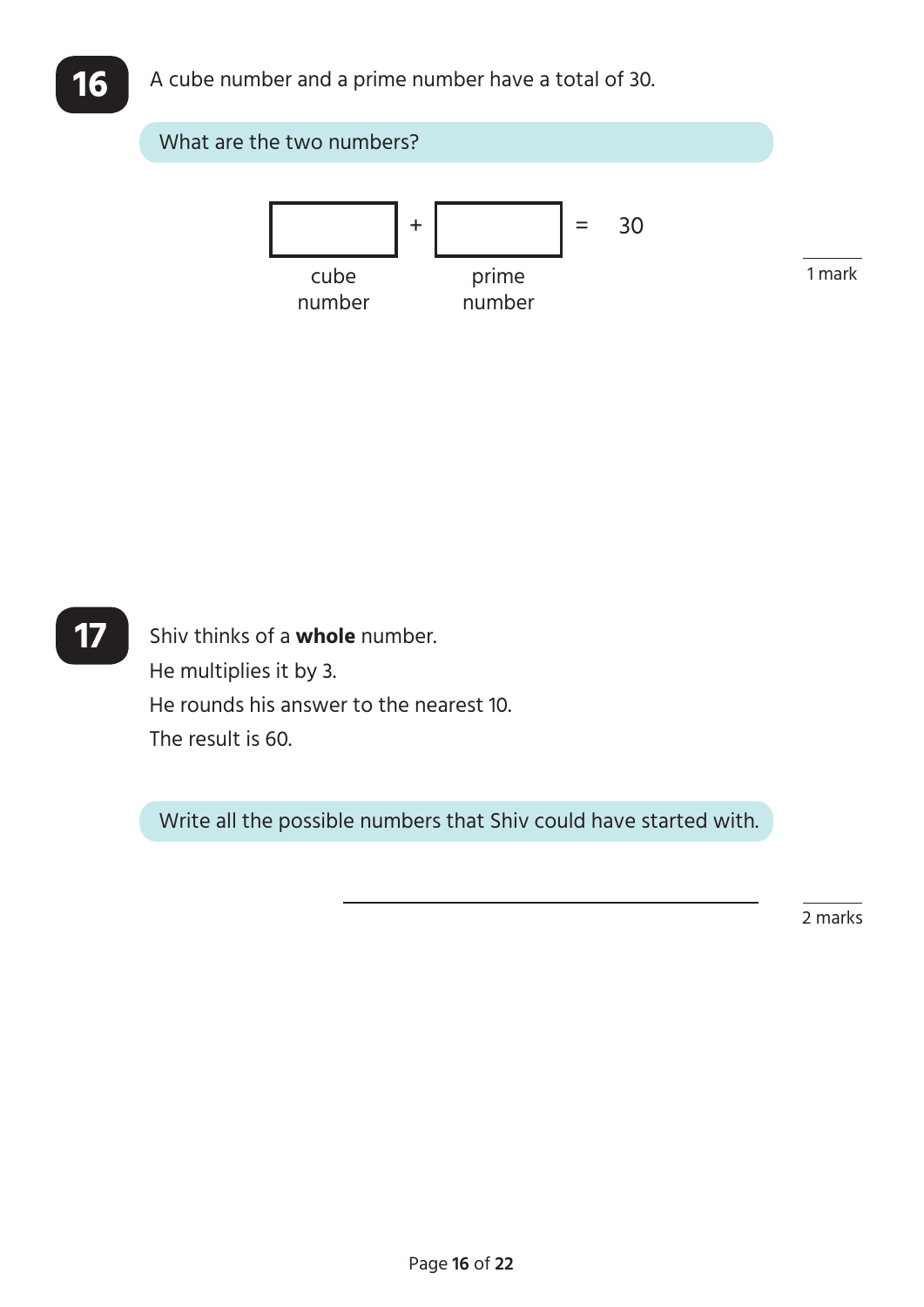18 A sweet shop orders 14 boxes of sweets. Each box contains 8 bags of sweets. Each bag contains 66 sweets.



#### How many sweets does the shop order in total?



2 marks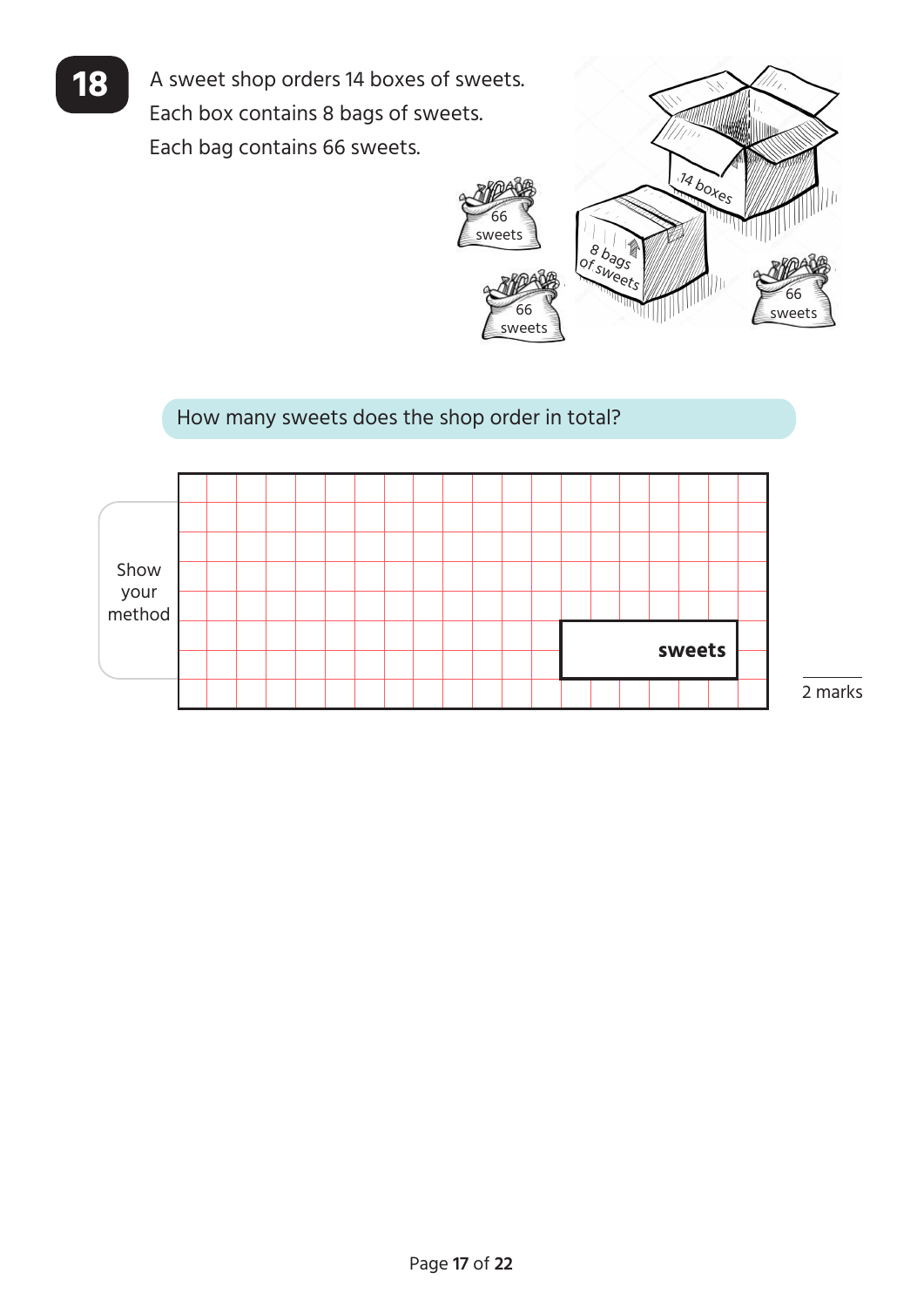**19** Stephanie had some money. She spent £2.20 on a coffee. She spent £4.90 on a salad. She has a **two-thirds** of her money left.

How much money did Stephanie have to **start with**?



Page **18** of **22**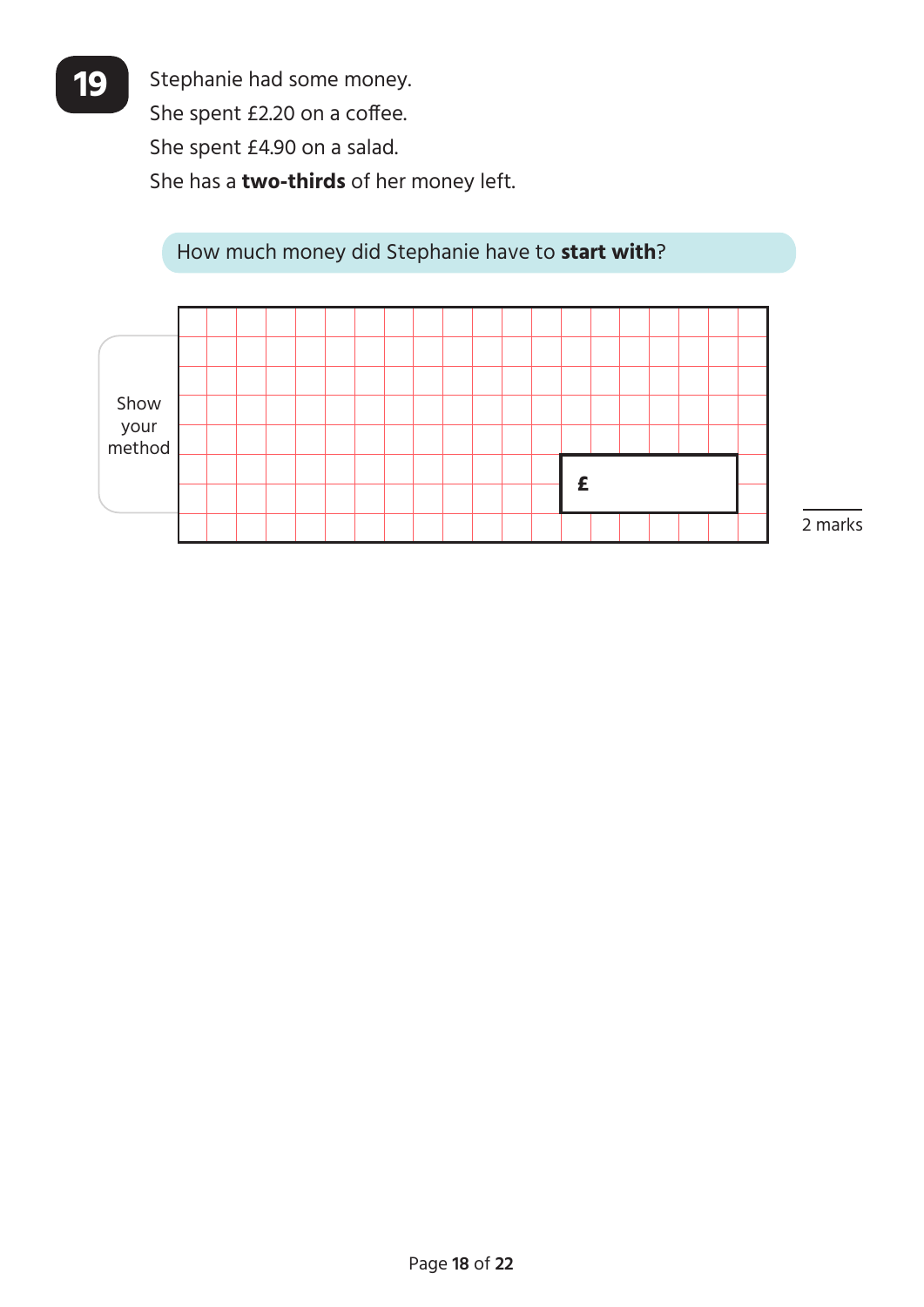

| $\overline{2}$ | 20 | 100,000 50,000 | 500 |        |
|----------------|----|----------------|-----|--------|
|                |    |                |     | 1 mark |

**21** Here is the morning timetable for Khai's class this week.

| <b>Time</b>     | <b>Mon</b>   | <b>Tues</b>  | <b>Wed</b>   | <b>Thu</b>   | Fri          |
|-----------------|--------------|--------------|--------------|--------------|--------------|
| 9:00am-10:30am  | Maths        | English      | Science      | Maths        | History      |
| 10:30am-11:00am | <b>Break</b> | <b>Break</b> | <b>Break</b> | <b>Break</b> | <b>Break</b> |
| 11:00am-12:00pm | Science      | Maths        | P.E.         | English      | French       |

What is the **total** number of hours for **Maths** on this timetable?

**hours**

1 mark

 $\overline{a}$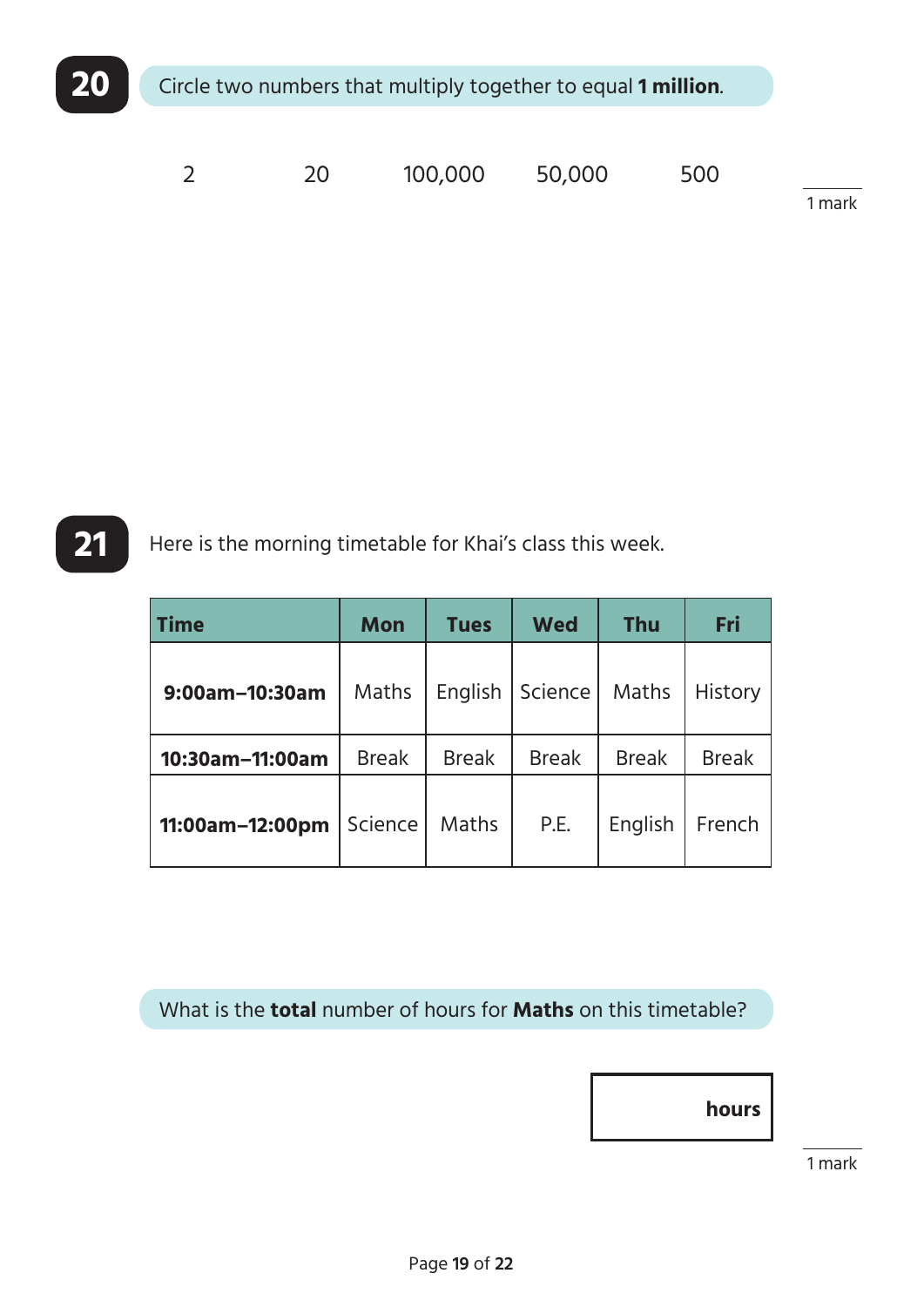

He pays with a £2 coin.

This is his change.



What is the cost of **one** chocolate bar?



2 marks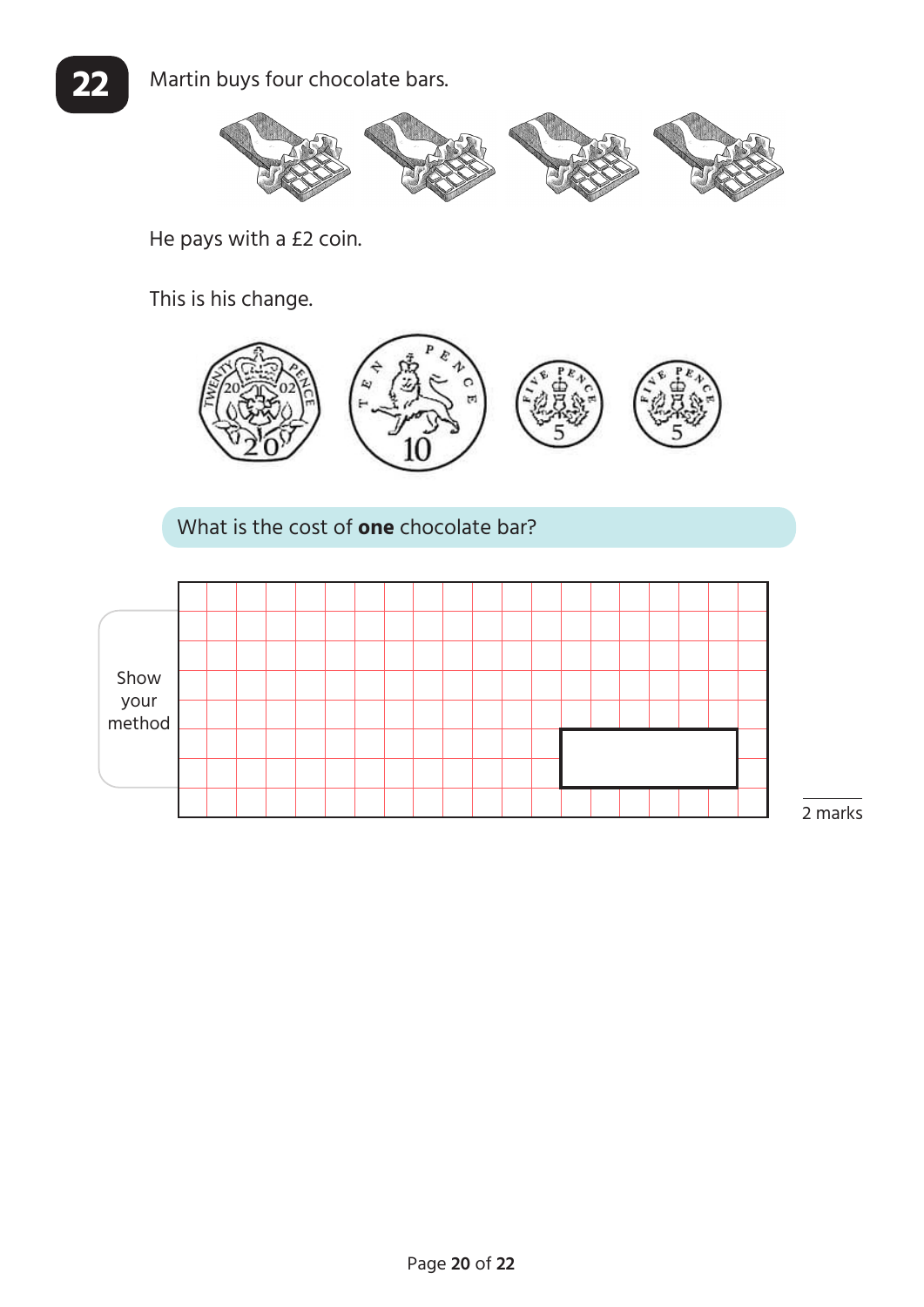## **23** The numbers in this sequence increase by 17 each time.





She makes a 2-digit number and a 1-digit number.

She multiplies them together.

Her answer is a **multiple of 10.**